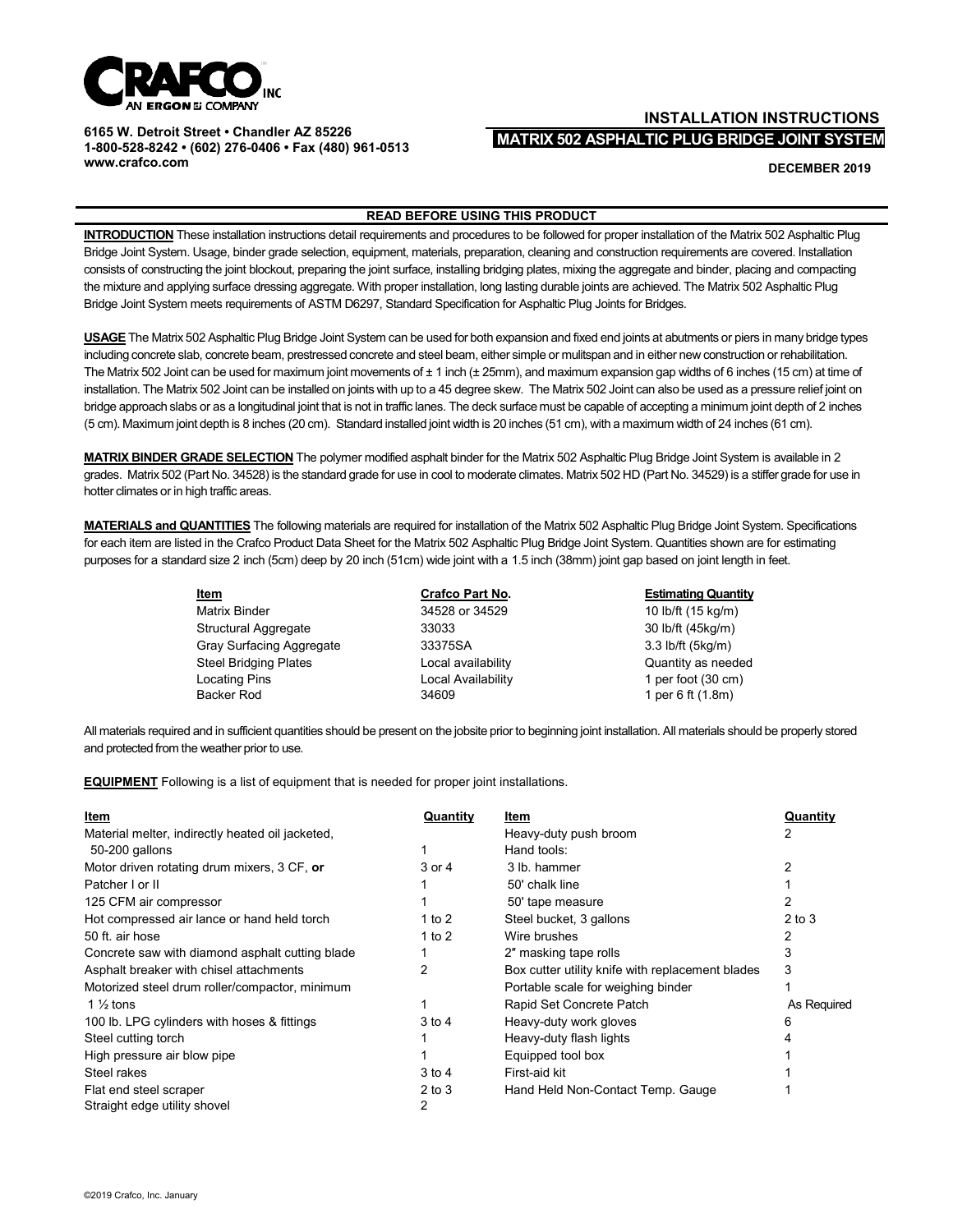**TEMPERATURE and WEATHER** Pavement temperature for installation of the Matrix 502 Joint shall be a minimum of 40°F (5°C) and weather should be dry with no signs of imminent rain. Blockout and preparatory work can be done at lower temperature.

**TRAFFIC CONTROLS:** Place traffic controls in accordance with Part 6, Temporary Controls, of the FHWA Manual on Uniform Traffic Control Devices (MUTCD) to protect the work site for the duration of the project.

**JOINT BLOCKOUT PREPARATION** The Matrix 502 Joint shall be centered within 1 inch (25 mm) over the existing expansion gap at the recommended width of 20 inches (51 cm). If needed, due to site conditions, joint width can be increased to a maximum of 24 inches (61 cm). Saw cut the pavement transversely at the determined width which is normally 10 inches (25cm) on each side of the expansion gap centerline, and parallel to the expansion gap through the surface and down to the concrete deck. Remove all material between the saw cuts, including the waterproofing, riser bars, old expansion joint material and loose concrete from the bridge deck. This will form the joint blockout. The blockout must be to a minimum depth of 2 inches (5 cm). In some cases, this may require scarifying of the concrete bridge deck with a small scabber. Abrasive blasting may be required to obtain intact surfaces. The expansion gap shall be cleaned of all loose debris. Care should be taken to yield a level joint base at the bottom of the blockout. The blockout base shall be clean, intact and sound, and should be flat without elevation differences greater than 1/8 inch (3 mm) across the expansion gap. If the blockout base surfaces are not level across the expansion gap, the bridging plate may not span the joint correctly and may rock and displace under traffic loadings causing debonding or cracking of the installed joint. A properly installed and cured rapid setting concrete patch material may be used to level the blockout base surfaces. Additional substrate material may also be removed to level the surfaces. When removing loosened surfacing, care should be taken to not damage the deck.

**CLEANING and DRYING** The joint blockout shall be prepared by cleaning and drying all horizontal and vertical surfaces and at least 6 inches (15 cm) of the road surfacing adjacent to the vertical saw cuts with a hot compressed air (HCA) lance. If there is an interruption due to weather or other causes, cleaning and drying operations are to be repeated prior to continuing with joint installation.

## **SEALING and BRIDGING the EXPANSION GAP**

**Backer Rod** - Backer rod capable of withstanding elevated temperature of the binder shall be placed into expansion gaps that are 1/8 inch (3mm) or wider. Place the backer rod at a minimum depth of  $\frac{1}{2}$  inch (12mm) and not exceeding 1 inch (25mm).

**Matrix Binder** – Heat the Matrix Binder in an indirectly heated oil jacketed melter with effective agitation that meets requirements of appendix X1.1 of ASTM D6690, such as the Crafco Supershot or EZ series melters. Do not use direct fired or air heated machines. Heat transfer oil should not exceed 525°F (274°C). The unit must be capable of safely heating product to 400°F (204°C). CAUTION: Do not agitate when adding product due to splashing. To use, binder is heated to the recommended application temperature range of 380 - 400°F (193 - 204°C). Pour heated Matrix Binder into the expansion gap, overfilling, and spreading the binder onto the bottom deck surface of the joint blockout on each side of the expansion gap, at a depth of 1/8 inch (3mm), and to extend just beyond the edges of the bridging plates. The Matrix Binder forms a flexible adhesive bond between the bridging plate and the bottom surface of the jointblockout.

**Bridging Plates** – Bridging plates are then immediately placed by centering over the expansion gap and butt jointing to cover the entire joint length and are embedded into the hot Matrix Binder. Use centering pins placed through the holes in the bridging plates and down into the expansion gap to assure proper centering. Bridging plates shall be cut to the appropriate length to cover the entire joint length without overlap. For expansion gaps up to 3 inches (7.6 cm) wide, 1/4 inch (6.4 mm) thick steel bridging plates that are 8 inches (20 cm) wide shall be used. For joint gaps between 3 and 6 inches (7.6 to 15 cm) wide, 3/8 inch (10mm) thick steel plates which are 12 inches (30 cm) wide shall be used. Plate length shall be between 36 and 60 inches (0.9 to 1.5 m). Plates shall be clean, free from surface rust, oil or other residues and contaminants when installed.

**TANKING (COATING) the JOINT BLOCKOUT** All prepared exposed horizontal and vertical surfaces of the joint blockout, including the bridging plates, shall be tanked (coated) with hot Matrix Binder. Pour Matrix Binder into the joint blockout and spread to coat all exposed surfaces. The binder coating shall achieve a minimum thickness of 1/32 inch (1mm) and should not exceed 1/8 inch (3mm) throughout. The Matrix Binder application temperature shall be between 380 and 400°F (193 and 204°C).

**HEATING STRUCTURAL AGGREGATE** The Structural Aggregate shall be heated to 275-325°F (135-163°C) using an air lance or torch in a rotating drum mixer or usi ng a Crafco Patcher I or II mixer( or other approved indirectly heated unit). During heating, mixing and agitation shall be constant to uniformly heat and dry the aggregate. Heating shall remove all moisture from the aggregate. The temperature of the aggregate shall be monitored by using a hand held, calibrated, non-contact digital temperature sensor. Do not use aggregate other thanStructural Aggregate.

**HEATING and MIXING MATRIX BINDER and STRUCTURAL AGGREGATE** MatrixBinder is heated to the installation temperature range of 380-400°F (193-204°C) in the indirectly heated oil jacketed melter, Heated binder is then added to the heated Structural Aggregate in the drum mixer or Patcher unit at a ratio of 1 gallon - 9.3 lbs. (3.8 liters – 4.2 kg) of binder per 50 lb. (22.7 kg) bag of aggregate. Minor variation in the amount of MatrixBinder added to the heated aggregate is allowed. Mix for a minimum of 2 minutes, or longer as needed to fully coat the aggregate with Matrix Binder. The aggregate must be fully coated prior to placement and the mixture temperature shall be 300-350°F (149-177°C). This is the Matrix 502 Mixture. When using rotating drum mixers do not directly reheat the Matrix 502 Mixture using an air lance or torch after adding the binder, due to burning and overheating that may occur. The Matrix 502 Mixture may be warmed by applying the heat to the back side of the drum.